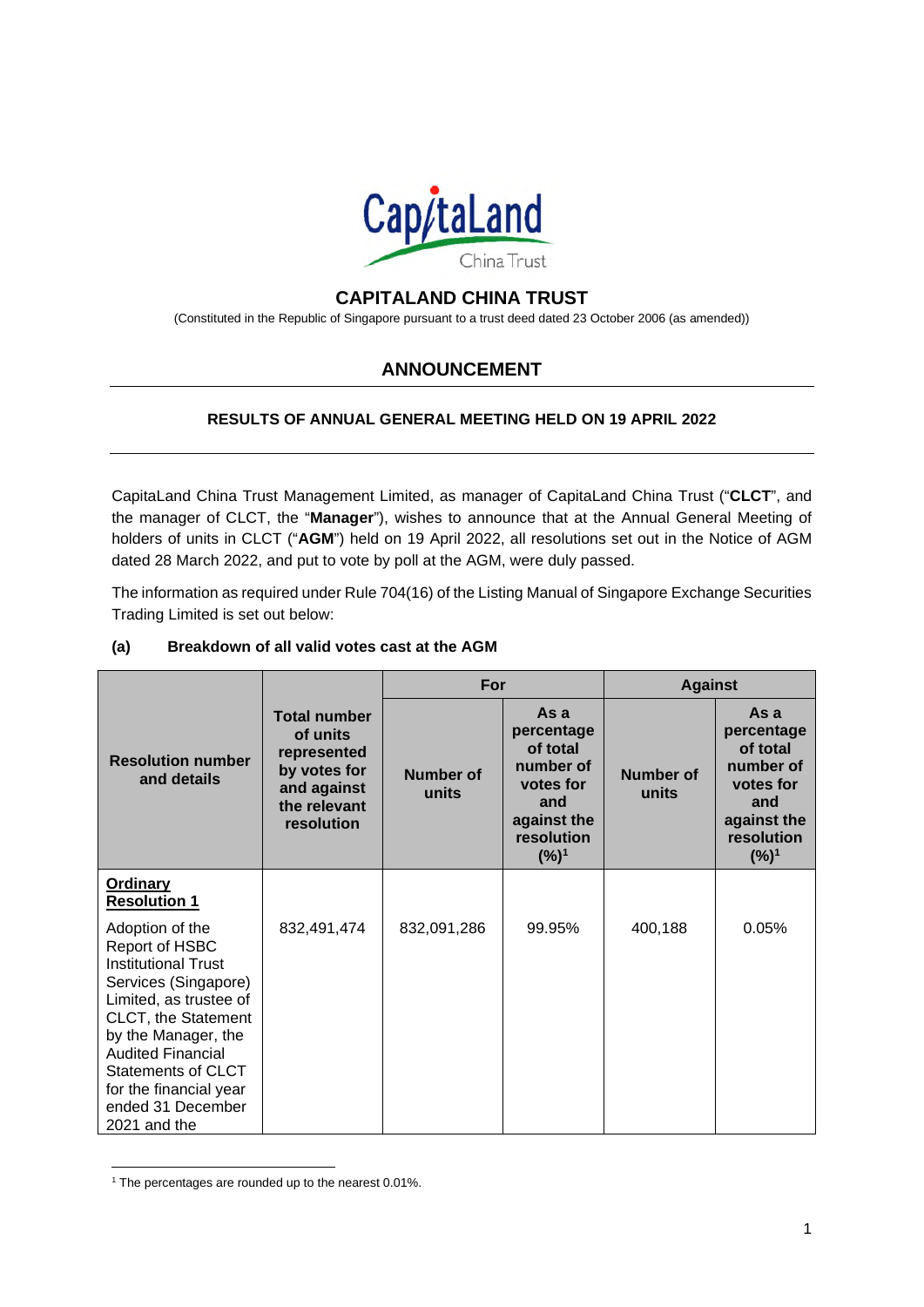|                                                                                                                                                                                            | <b>Total number</b><br>of units<br>represented<br>by votes for<br>and against<br>the relevant<br>resolution | For                |                                                                                                                  | <b>Against</b>            |                                                                                                         |
|--------------------------------------------------------------------------------------------------------------------------------------------------------------------------------------------|-------------------------------------------------------------------------------------------------------------|--------------------|------------------------------------------------------------------------------------------------------------------|---------------------------|---------------------------------------------------------------------------------------------------------|
| <b>Resolution number</b><br>and details                                                                                                                                                    |                                                                                                             | Number of<br>units | As a<br>percentage<br>of total<br>number of<br>votes for<br>and<br>against the<br>resolution<br>(%) <sup>1</sup> | <b>Number of</b><br>units | As a<br>percentage<br>of total<br>number of<br>votes for<br>and<br>against the<br>resolution<br>$(%)^1$ |
| Auditors' Report<br>thereon.                                                                                                                                                               |                                                                                                             |                    |                                                                                                                  |                           |                                                                                                         |
| <b>Ordinary</b><br><b>Resolution 2</b><br>Re-appointment of<br><b>KPMG LLP as</b><br>Auditors of CLCT<br>and grant of authority<br>to the Manager to fix<br>the Auditors'<br>remuneration. | 833,187,106                                                                                                 | 830, 162, 672      | 99.64%                                                                                                           | 3,024,434                 | 0.36%                                                                                                   |
| <b>Ordinary</b><br><b>Resolution 3</b><br>Authority for the<br>Manager to issue<br>units in CLCT<br>("Units") and to<br>make or grant<br>instruments<br>convertible into<br>Units.         | 832,801,293                                                                                                 | 792,753,203        | 95.19%                                                                                                           | 40,048,090                | 4.81%                                                                                                   |
| <b>Ordinary</b><br><b>Resolution 4</b><br>Renewal of the Unit<br>Buy-Back Mandate.                                                                                                         | 832,979,793                                                                                                 | 831,833,099        | 99.86%                                                                                                           | 1,146,694                 | 0.14%                                                                                                   |
| <b>Ordinary</b><br><b>Resolution 5</b><br>Authority for the<br>Manager to issue<br>Units pursuant to the<br><b>CLCT Distribution</b><br>Reinvestment Plan.                                 | 832,806,330                                                                                                 | 827,353,058        | 99.35%                                                                                                           | 5,453,272                 | 0.65%                                                                                                   |

## **(b) Details of parties who are required to abstain from voting on any resolution(s), including the number of Units held and the individual resolution(s) on which they are required to abstain from voting**

No persons were required to abstain from voting on any of the abovementioned resolutions put to the AGM.

#### **(c) Appointed scrutineer**

DrewCorp Services Pte Ltd was appointed as the scrutineer at the AGM.